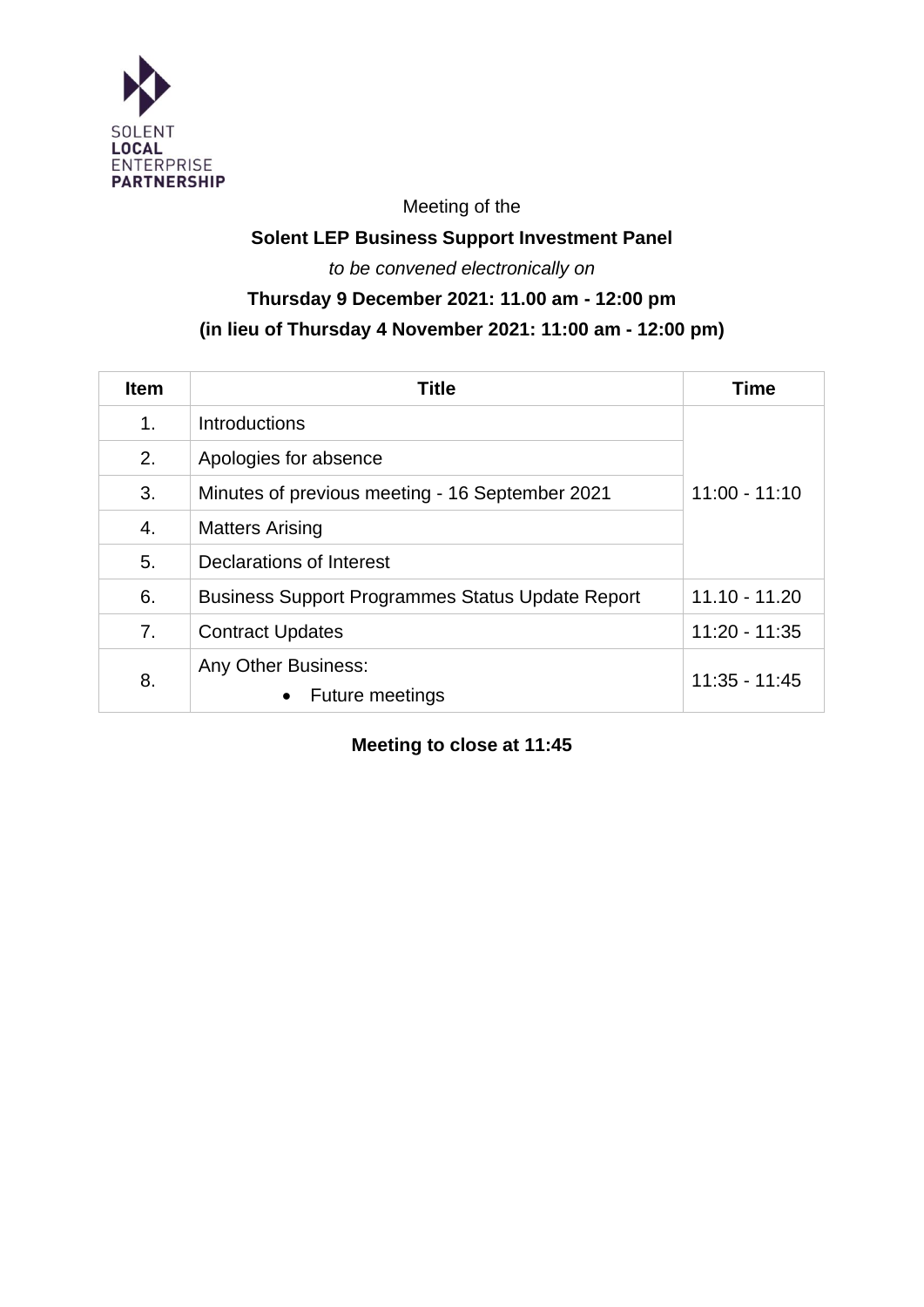

## **Solent Local Enterprise Partnership Business Support Investment Panel Meeting Notes**

Held on Thursday 16 September 2021 11am - 12:15pm Convened electronically via Zoom video conference

| <b>Present</b>           | <b>Ex-Officio members present</b> |  |
|--------------------------|-----------------------------------|--|
| Rob Dewing               | <b>PCC</b>                        |  |
| David Bream              | Justin Zizys                      |  |
| Tim Fielder (Chair)      | Shabana Islam                     |  |
| James Fitzgerald - PCC   |                                   |  |
| Lyn Davis                | <b>LEP</b>                        |  |
| Mark Waldron             | Chris Heath                       |  |
| Paula Swain              | Paris Walker (note taker)         |  |
|                          | <b>Steve Futter</b>               |  |
| <b>Apologies</b>         | <b>Kate Cloud</b>                 |  |
| <b>Cllr Derek Pretty</b> |                                   |  |
| Caroline Carter          |                                   |  |
| <b>Adrian Went</b>       |                                   |  |

| <b>Item</b> |                                                                                                                                                                                                                                                                                                                                                                                                                                                  | <b>ACTION</b> |
|-------------|--------------------------------------------------------------------------------------------------------------------------------------------------------------------------------------------------------------------------------------------------------------------------------------------------------------------------------------------------------------------------------------------------------------------------------------------------|---------------|
| 1.          | <b>Introductions</b><br>Tim Fielder welcomed members to the meeting, and Paula Swain introduced herself as a new<br>member of the Panel.                                                                                                                                                                                                                                                                                                         |               |
| 2.          | <b>Apologies</b><br>Apologies were received from Cllr Derek Pretty, Caroline Carter and Adrian Went.                                                                                                                                                                                                                                                                                                                                             |               |
| 3.          | <b>Panel Membership</b><br>Under the Terms of Reference for this Panel, a Solent LEP Board Director or member of the<br>Executive with delegated authority can be appointed as a private sector member of this Panel.<br>Following a meeting of the LEP Board on 16 July 2021, Solent LEP Director Paula Swain has<br>been appointed as a private sector member, further strengthening the links between this Panel<br>and the Solent LEP Board. |               |
|             | Tim Fielder was appointed Chair of this Panel in May 2018 for an initial three-year tenure. The<br>LEP Executive has liaised with Tim who agreed to continue as Panel Chair. Under the Terms of                                                                                                                                                                                                                                                  |               |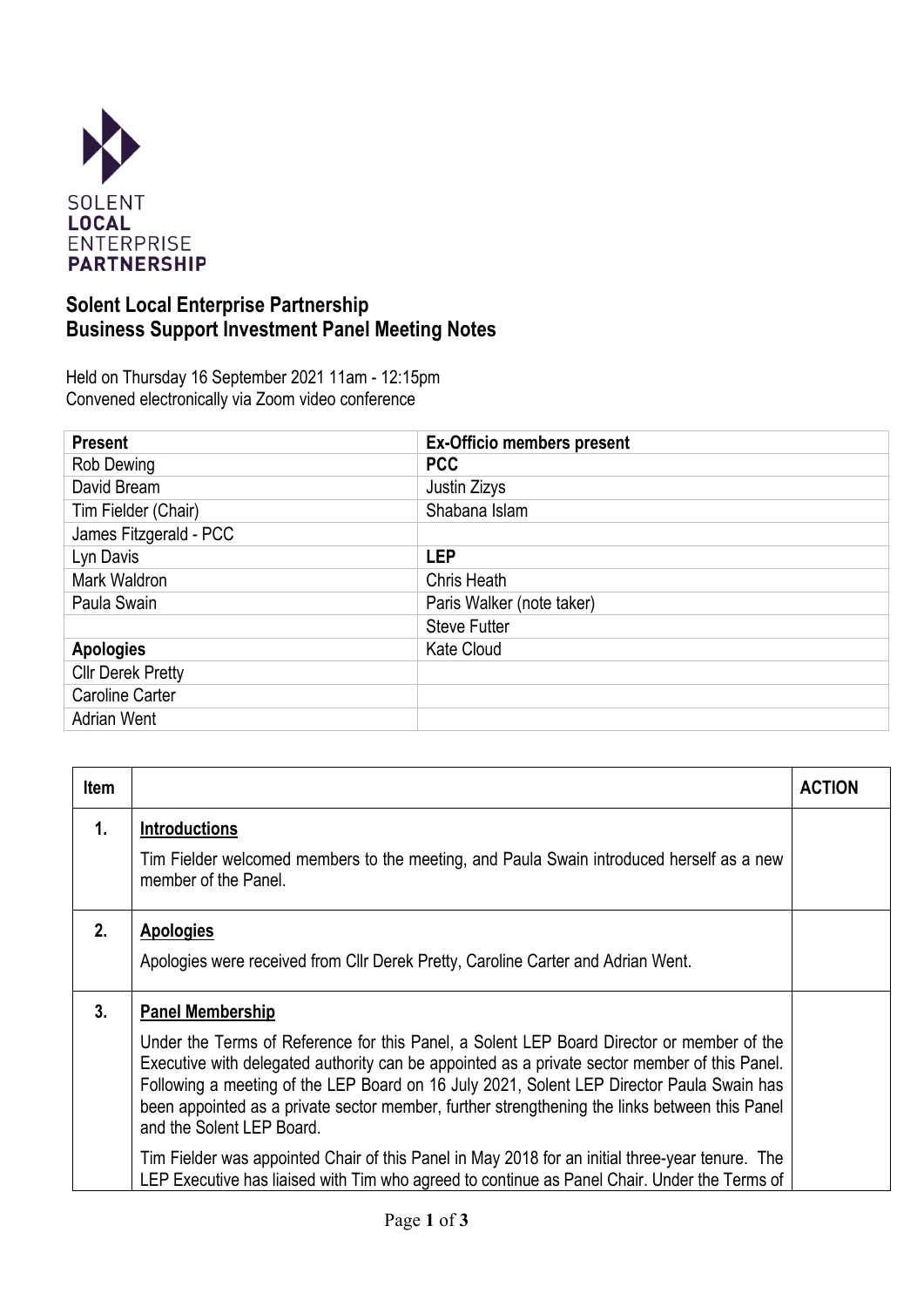|    | Reference for the Panel the Chair's position must be confirmed by a LEP Board Director. Paula<br>has duly confirmed Tim's re-appointment as Chair of this Panel for a further three-year period.                                                                                                                                                                                                                                                                                                                               |                                      |  |
|----|--------------------------------------------------------------------------------------------------------------------------------------------------------------------------------------------------------------------------------------------------------------------------------------------------------------------------------------------------------------------------------------------------------------------------------------------------------------------------------------------------------------------------------|--------------------------------------|--|
| 4. | <b>Notes of previous meeting</b>                                                                                                                                                                                                                                                                                                                                                                                                                                                                                               |                                      |  |
|    | The notes from the meeting on 23 June 2021 were Agreed as a correct record of the meeting.<br>The notes will be signed electronically following the meeting.                                                                                                                                                                                                                                                                                                                                                                   | LEP Exec to<br>action<br>accordingly |  |
| 5. | <b>Matters Arising</b>                                                                                                                                                                                                                                                                                                                                                                                                                                                                                                         |                                      |  |
|    | The current matters arising are as follows:                                                                                                                                                                                                                                                                                                                                                                                                                                                                                    |                                      |  |
|    | As previously reported to this Panel, Crowdfunder applications have been steadily reducing for<br>the last six months. The platform was clearly a great success during the initial economic crisis<br>caused by COVID-19, and enabled beneficiaries to secure the support of the LEP and the Crowd<br>to ensure their businesses survived. However, with the economy opening up once more, the<br>demand for funding support of this nature is much reduced. The LEP Board will receive an<br>update at their October meeting. |                                      |  |
|    | The LEP Review conclusions have not yet been released, however they are expected in the<br>Autumn, and further updates will be provided as they become available.                                                                                                                                                                                                                                                                                                                                                              |                                      |  |
|    | All other matters will be covered during the course of the meeting.                                                                                                                                                                                                                                                                                                                                                                                                                                                            |                                      |  |
| 6. | <b>Declarations of Interest</b>                                                                                                                                                                                                                                                                                                                                                                                                                                                                                                |                                      |  |
|    | David Bream informed BSIP that the University of Southampton Science Park had signed up a<br>beneficiary due for consideration under item 8 but that there was no conflict of interest preventing<br>him from taking part in discussion or voting as necessary. This was noted by the Chair.                                                                                                                                                                                                                                   |                                      |  |
| 7. | <b>Business Support Programmes Status Update Report</b>                                                                                                                                                                                                                                                                                                                                                                                                                                                                        |                                      |  |
|    | The paper was taken as read with the latest position on the IoW and New Forest Rural SME<br>Funds being highlighted.                                                                                                                                                                                                                                                                                                                                                                                                           |                                      |  |
|    | Final panel meetings on allocated funds for the IoW and New Forest Rural SME Funds are due<br>to be held this month.                                                                                                                                                                                                                                                                                                                                                                                                           |                                      |  |
|    | Confidential report has not been published as it includes information defined as exempt in Part<br>1 of Schedule 12A to the Local Government Act 1972, including information relating to an<br>individual and/or relating to the financial or business affairs of a particular person.                                                                                                                                                                                                                                         |                                      |  |
| 8. | <b>Contract Updates</b>                                                                                                                                                                                                                                                                                                                                                                                                                                                                                                        |                                      |  |
|    | Confidential report has not been published as it includes information defined as exempt in Part 1<br>of Schedule 12A to the Local Government Act 1972, including information relating to an individual<br>and/or relating to the financial or business affairs of a particular person.                                                                                                                                                                                                                                         |                                      |  |
| 9. | <b>Any Other Business</b>                                                                                                                                                                                                                                                                                                                                                                                                                                                                                                      |                                      |  |
|    | The next meeting is scheduled for 4 November 2021, and the following meeting is likely to be<br>scheduled for the end of January or early February.                                                                                                                                                                                                                                                                                                                                                                            |                                      |  |
|    | David Bream offered to host a future face-to-face meeting at the Science Park.                                                                                                                                                                                                                                                                                                                                                                                                                                                 |                                      |  |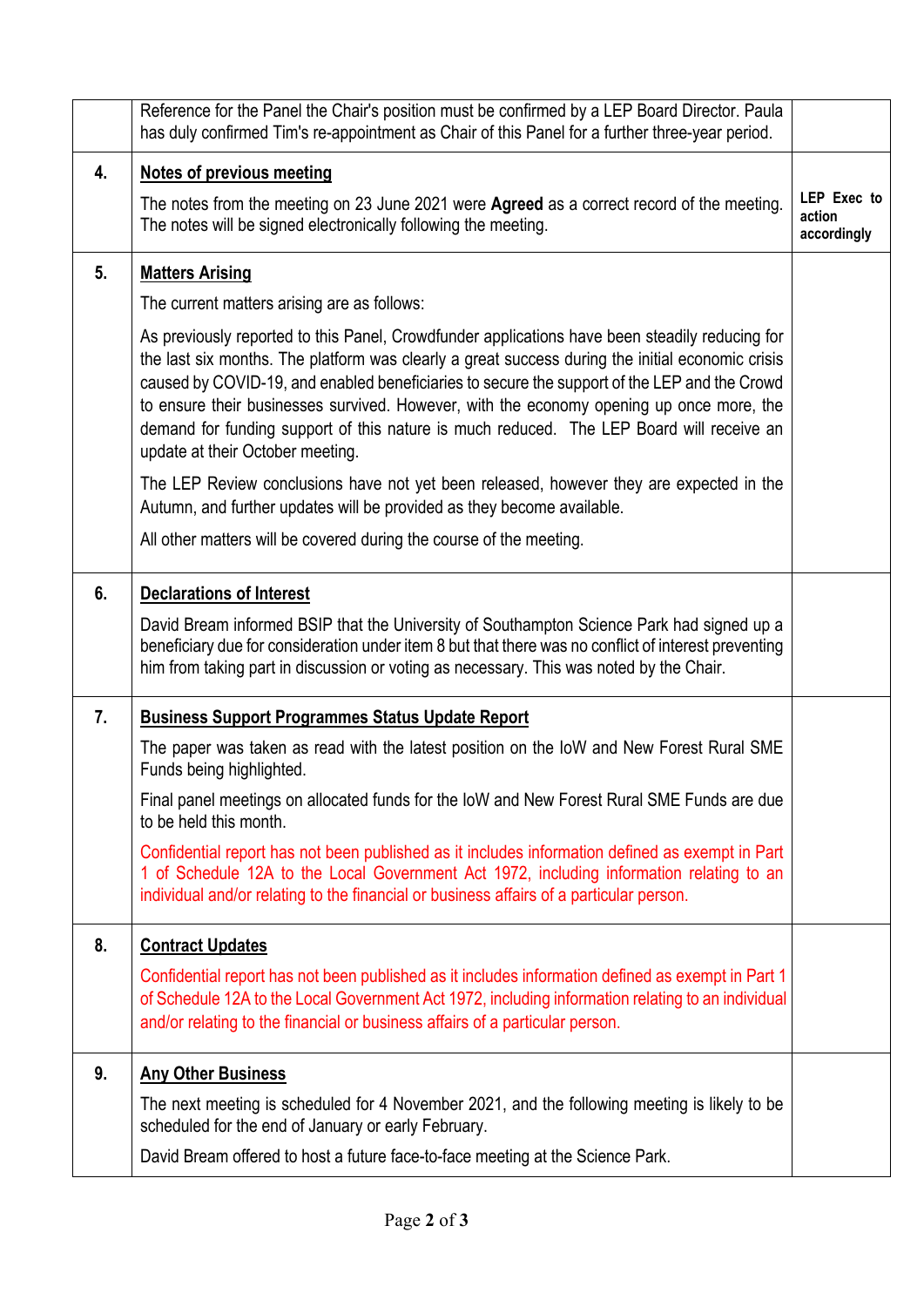| .Nc<br>--<br>---<br>othel<br>יידי טעסווו <del>כ</del> שט. |  |
|-----------------------------------------------------------|--|
|                                                           |  |

**Meeting closed at 12:15**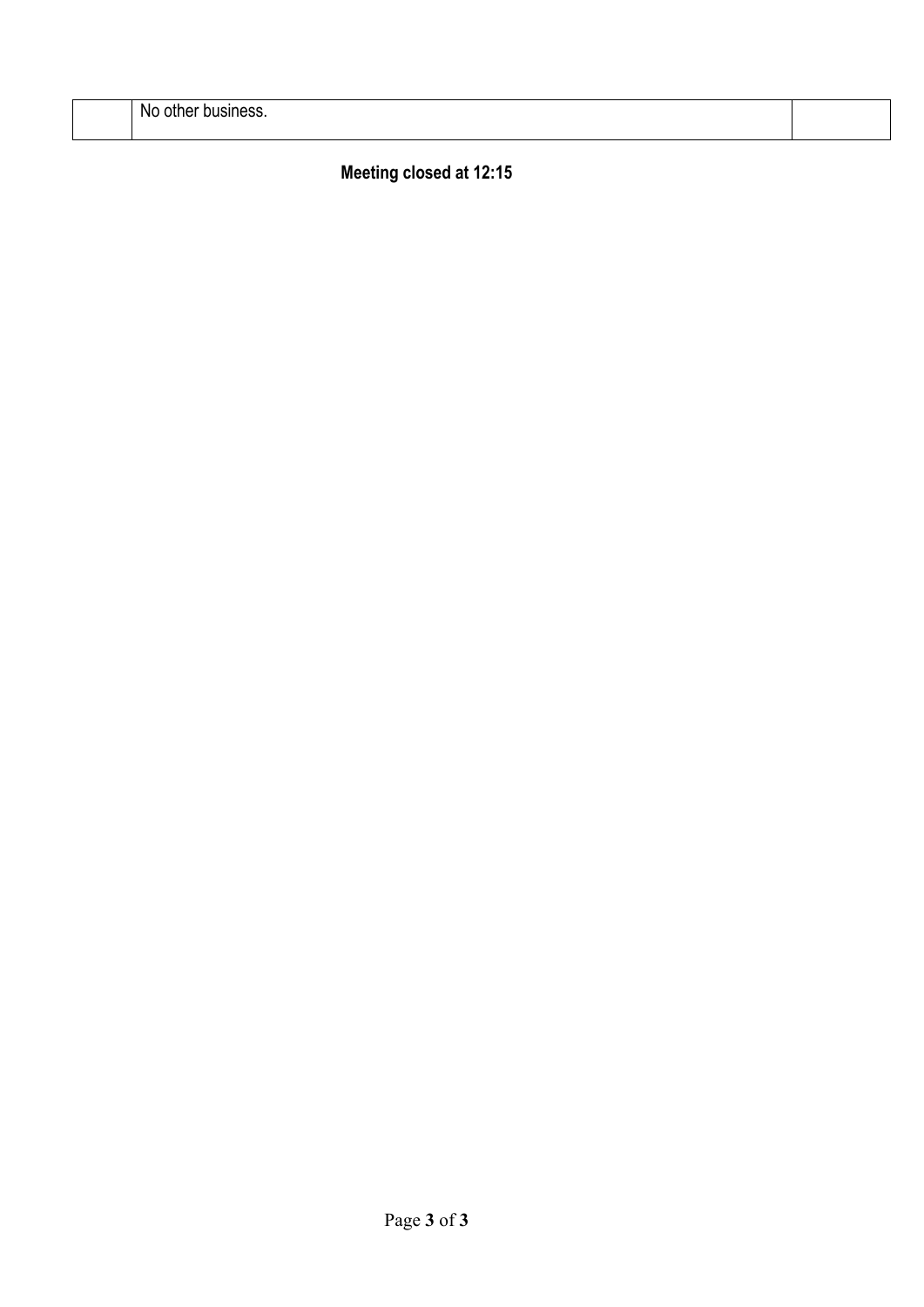

| Item:    | 6                                                                                                     |
|----------|-------------------------------------------------------------------------------------------------------|
| Title:   | <b>Business Support Programmes Status Update</b>                                                      |
| Date:    | 9 December 2021 (in lieu of Thursday 4 November 2021)                                                 |
| Purpose: | To provide the Business Support Investment Panel with an update on Solent LEP SME<br>grant programmes |

#### **Introduction**

This report provides panel members with an update in relation to progress and changes to LEP Business Support programmes since 16 September 2021 meeting. It includes high-level information on job outcomes and awards made.

#### **Current Fund Status**

The status of the funds and job outputs, as at 1 December 2021, can be viewed in Tables 1 and 2, below and overleaf.

| <b>Table 1- Financial</b>              | Solent Prosperity Fund <sup>1</sup>  |                    |                      |
|----------------------------------------|--------------------------------------|--------------------|----------------------|
|                                        | Current Fund End Date: 31 March 2021 |                    |                      |
|                                        | <b>Project Cost</b>                  | <b>LEP Funding</b> | <b>Match Funding</b> |
| Crowdfunder                            | £829,972                             | £221,993           | £607,979             |
| <b>Solent Prosperity Fund</b>          | £3,953,150                           | £600,193           | £3,352,957           |
| Small Business Programme               | £3,706,785                           | £597,226           | £3,109,559           |
| Z <sub>21</sub>                        | £929,312                             | £500,000           | £429,312             |
| loW Rural SME Fund <sup>2</sup>        | £3,514,774                           | £1,368,605         | £2,146,169           |
| New Forest Rural SME Fund <sup>3</sup> | £345,062                             | £162,999           | £182,063             |
| <b>Predecessor Programmes</b>          | £12,723,718                          | £1,875,708         | £10,848,010          |
| Sub-totals                             | £26,002,773                          | £5,326,724         | £20,676,049          |

<sup>1</sup> Funded from the Local Growth Deal 2015/16 to 2020/21 including LEP predecessor programmes and investment programmes delivered by LEP partners Natural Enterprise (IoW Rural SME Fund) and University of Southampton (Z21 Innovation Fund)

<sup>&</sup>lt;sup>2</sup> This includes both Isle of Wight Rural Fund and Isle of Wight Rural Business Resilience Fund

<sup>&</sup>lt;sup>3</sup> This includes both New Forest Rural Fund and New Forest Rural Business Resilience Fund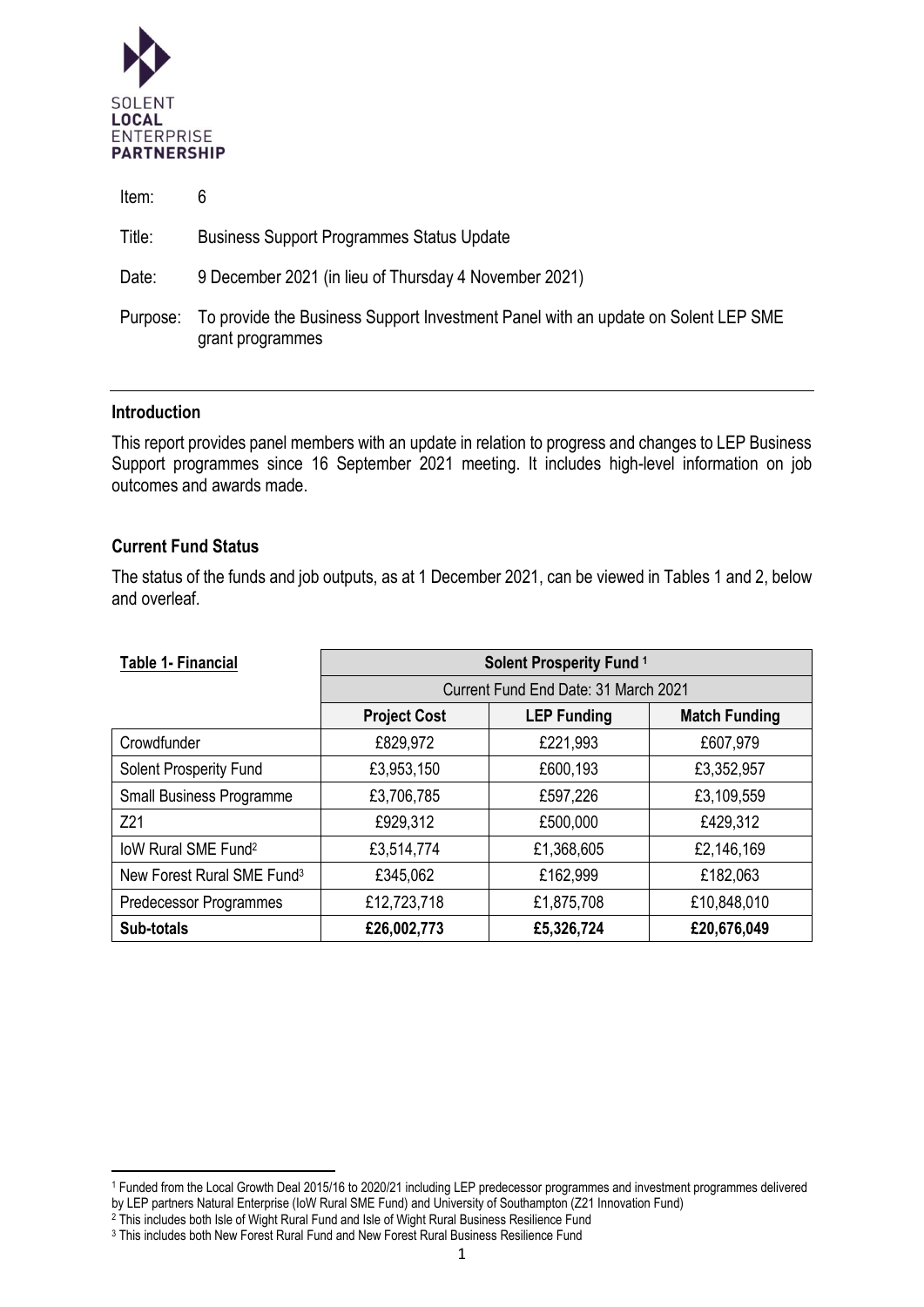

| <b>Table 2- Outputs</b>         | <b>Solent Prosperity Fund 4</b> |                     |                         |
|---------------------------------|---------------------------------|---------------------|-------------------------|
|                                 | Jobs created by: 31 March 2021  |                     |                         |
|                                 | <b>Projects Supported</b>       | <b>Jobs Created</b> | <b>Jobs Safeguarded</b> |
| Crowdfunder                     | 97                              | 37                  | 441                     |
| <b>Solent Prosperity Fund</b>   | 9                               | 0                   | 0                       |
| <b>Small Business Programme</b> | 13                              | 28                  |                         |
| Z21                             | $14^{5}$                        | 41                  | 0                       |
| loW Rural SME Fund <sup>6</sup> | 100                             | 135.35              | 275                     |
| New Forest SME Fund             | 25                              | 16                  | 34                      |
| Predecessor Programmes          | 34                              | 168                 | 34                      |
| Sub-totals                      | 292                             | 425.35              | 791                     |

### **Crowdfunder**

Crowdfund Solent has continued to see very few new applications, and no pledges have been made by Solent LEP since May 2021. Following agreement from the LEP's Funding, Finance and Performance Management Group (FFPMG) in November 2021, the LEP Executive have liaised with the Crowdfunder team and are in the process of closing down the current campaign in a controlled manner, with a view to closing it on 31 December. However, the relationship with Crowdfunder remains strong, and the process to reinstate Crowdfund Solent or another similar campaign would be relatively straightforward should economic conditions require the LEP to reinstate Crowdfunding for SMEs in the future.

BSIP Members will notice that the Crowdfunder statistics in tables 1 and 2 above have changed slightly since the last meeting. Following a review of the Crowdfunder database, PCC finance records and data held by Solent LEP, a small number of duplications and unsuccessful campaigns have been removed. As a result, the current totals stand at 97 projects supported with £221,993 Solent LEP funds matched by £607,979 of crowd funds (including gift aid where applicable). These figures will be further updated in the new year once the Crowdfunder campaign is closed to reflect any further changes during December 2021.

### **IoW Rural SME Fund**

The latest round of the Isle of Wight Rural SME Fund closed on 16 August 2021. The Isle of Wight Rural SME Fund Local Action Group met on Thursday 23 September and agreed to support one application. There remains a small amount of grant from the original total to be allocated together with a return of approximately £14,000 from a project due to an underspend as a result of the impact upon the business of COVID-19.

A request was received from Natural Enterprise for additional time in which to re-allocate and defray the outstanding funds. This request was approved by FFPMG at their meeting on 10 November 2021. The

<sup>4</sup> Funded from the Local Growth Deal 2015/16 to 2020/21 including LEP predecessor programmes and investment programmes delivered by LEP partners Natural Enterprise (IoW Rural SME Fund) and University of Southampton (Z21 Innovation Fund).

<sup>&</sup>lt;sup>5</sup> This is the number of projects supported in the Z21 programme. Of these, 10 new start-up businesses have been formed.

<sup>&</sup>lt;sup>6</sup> Figures for IoW Rural SME Fund taken from information supplied by Natural Enterprise on 16 March 2021.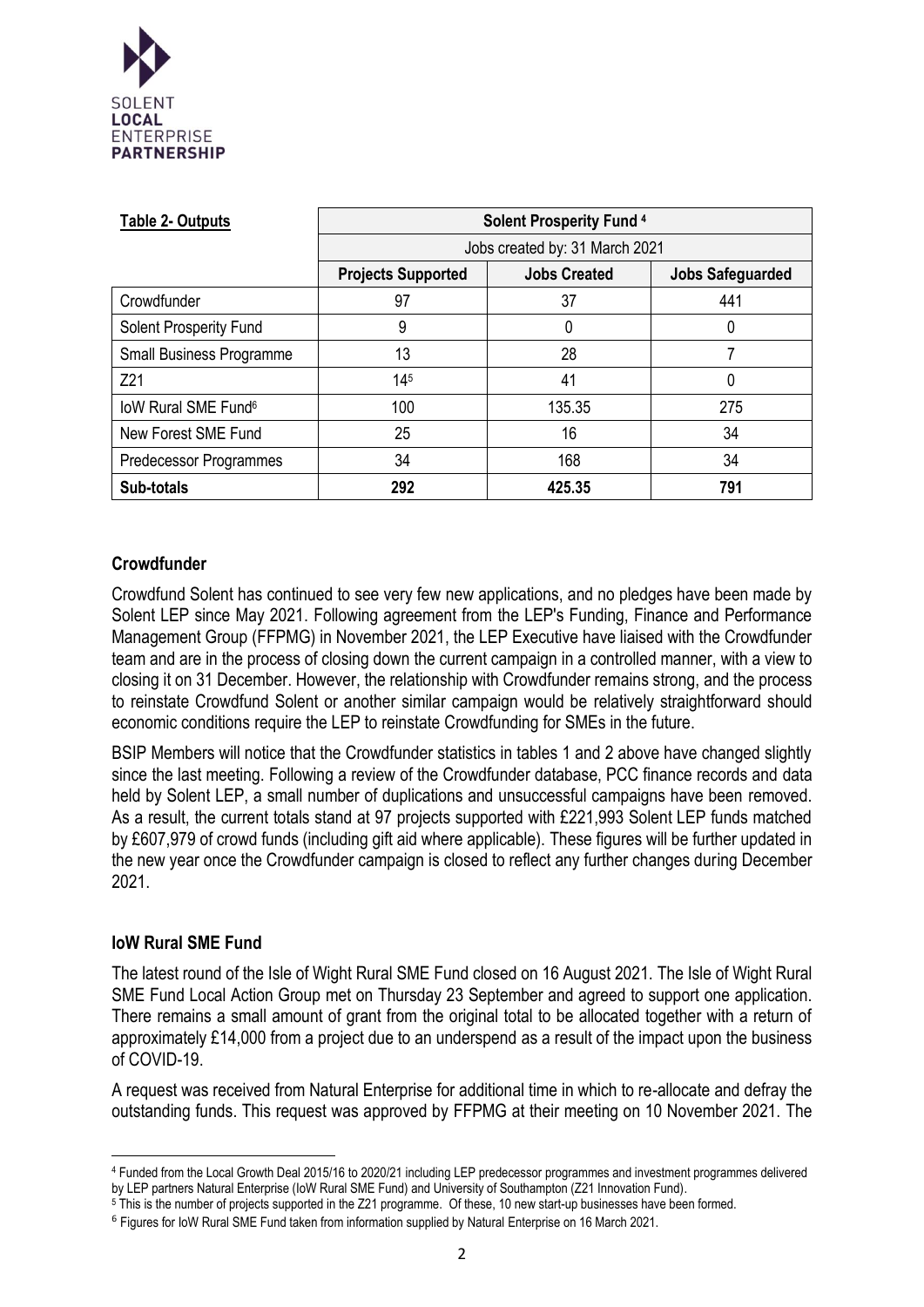

LEP Executive is currently working with the legal team at the accountable body in order to draft the required funding agreement variation.

#### **New Forest Rural SME Fund**

The latest round of the New Forest Rural SME Fund closed on 16 August 2021. The New Forest Rural SME Fund Grant Approval Panel met on Tuesday 28 September and agreed to support three applications. As a result of supporting these applications all of the grant money earmarked for the New Forest has been allocated.

#### **Solent LEP Growth Hub**

The Growth Hub continue to lead on direct business support activity including specialist Coronavirus [Support Hub](https://solentlep.org.uk/coronavirus-support-hub/) and a [UK Transition and Trading Overseas Hub.](https://solentlep.org.uk/uk-transition-and-overseas-trade-hub/)

The chart below graphically illustrates the levels of support provided by the Solent LEP Growth Hub to the local business community since May 2021.



*Businesses receiving high intensity support -* These are businesses taking part in the Growth Accelerator Programme or other business coaching exercises.

*Businesses receiving medium intensity support -* These are businesses who have attended masterclasses, business clinics and webinars, and have therefore had an element of one-to-one or one-to-few support from the Growth Hub team.

*Businesses receiving light touch support -* These are businesses who have made an initial enquiry by telephone or email or attended larger events with the Solent Growth Hub team.

#### **Legal implications**

Legal comments to follow.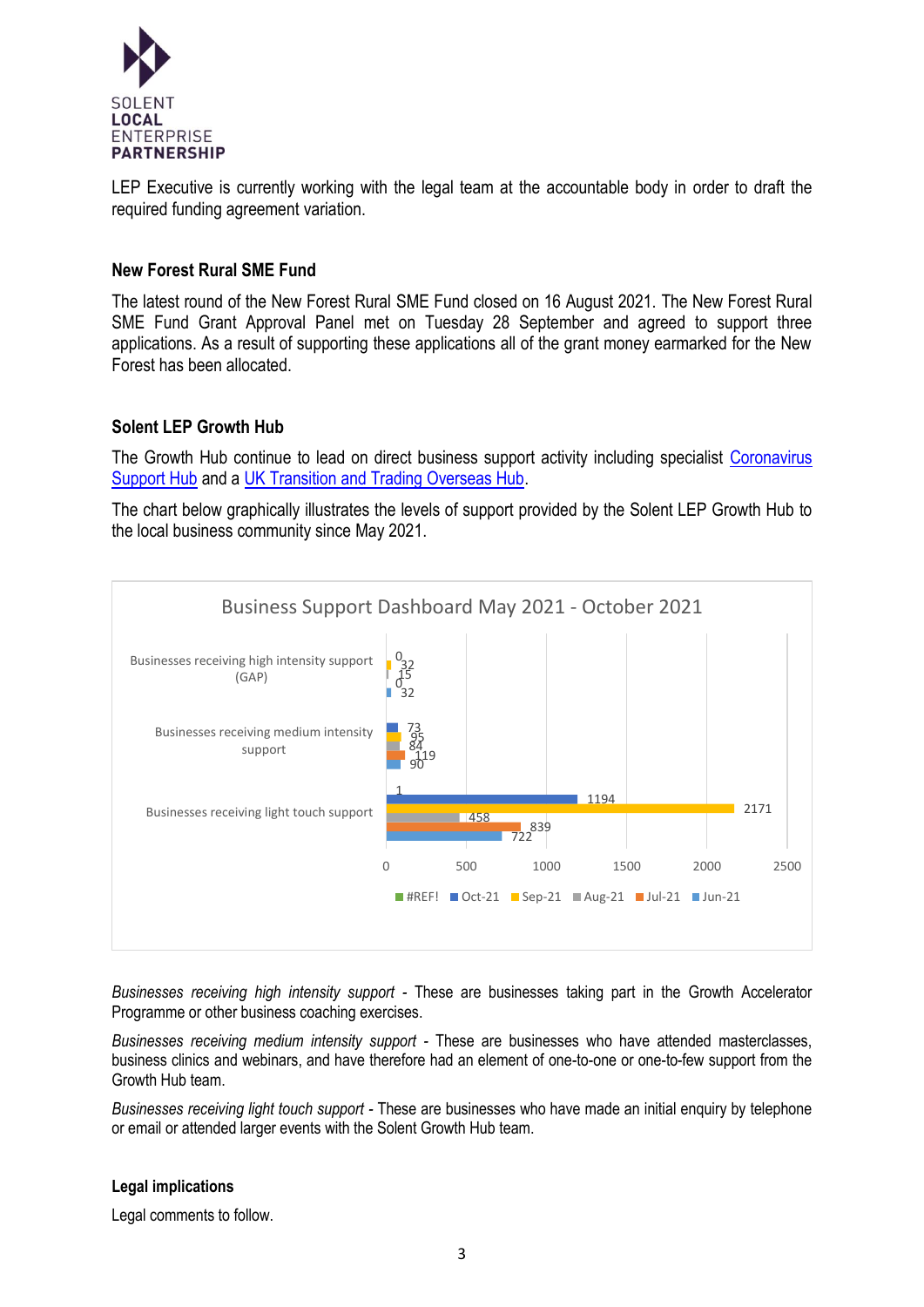

## **Financial comments from the S151 Officer of the Accountable Body**

There are no specific financial implications arising from this report.

All of the grant funding streams referenced in this report form part of the LEP budget as agreed by the LEP Board.